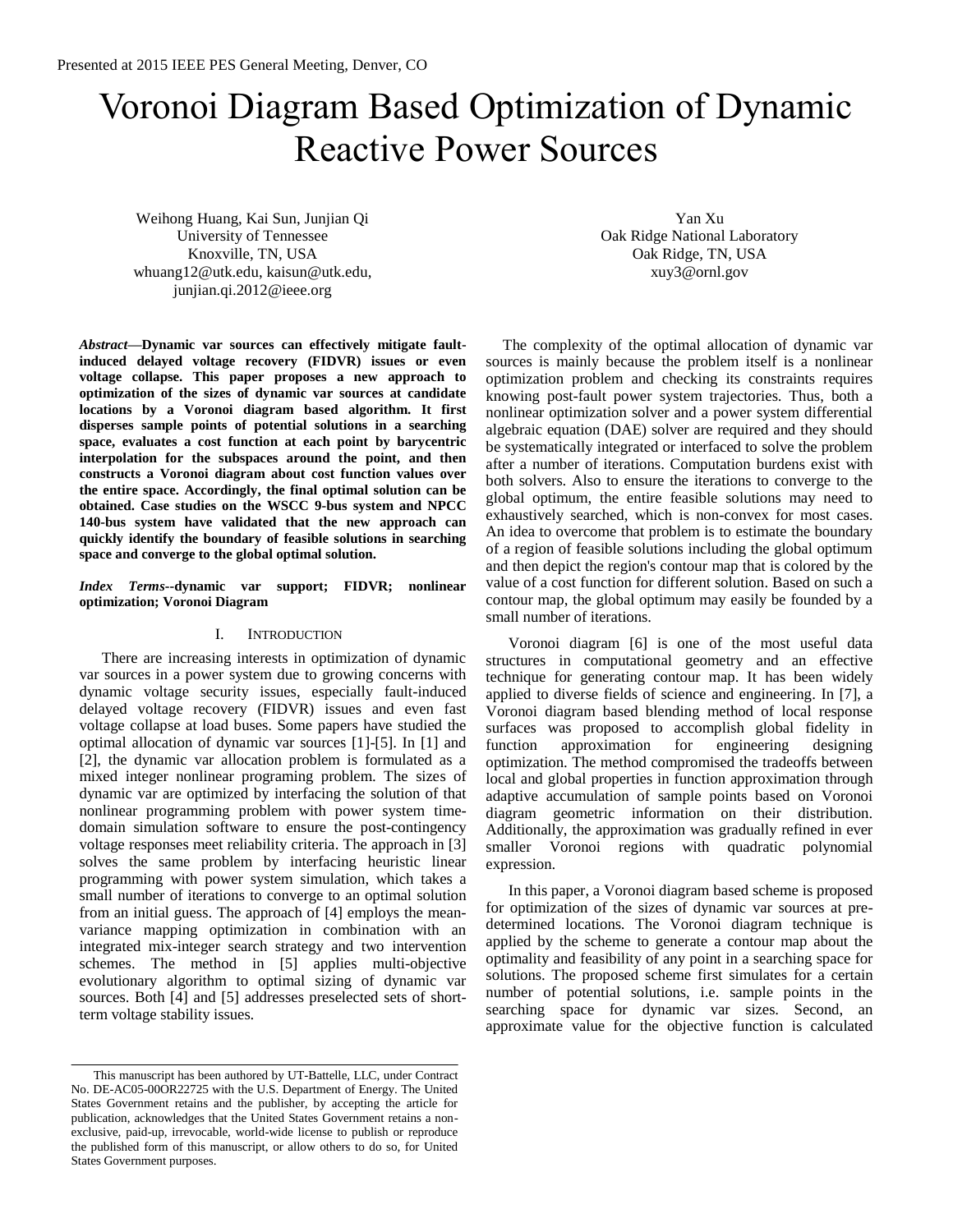based on the simulation result for each point. Third, an optimal solution is sought by piling barycentric interpolation [8] to get a local approximation function for global response surface instead of direct analysis. Finally, the Voronoi diagram is modeled to distribute sample points until getting global fidelity. The proposed approach is tested on the WSCC 9-bus system and the NPCC (Northeastern Power Coordinating Council) 140-bus power system model.

# II. VORONOI DIAGRAM BASED BLENDING OF LOCAL FUNCTION EXPRESSION

The approximation of a function for design optimization is based on local information at a given set of sample points. The Voronoi diagram and barycentric interpolation method are used for estimation of local information and described as follows.

#### *A. Voronoi Diagram*

Denote the Euclidean distance between two points  $p$  and q by  $dis(p, q) = \sqrt{(p_x - q_x)^2 + (p_y - q_y)^2}$ . Let  $P =$  $\{p_1, p_2, \dots p_{10}\}$  be a set of *n* distinct points in a plane as shown in Figure 1(a). Perpendicular bisectors are drawn for each pair of points shown as triangular edge in Figure 1(b). This results in a set of polygons which will actually be polyhedra for a higher dimensional space. These polygons as Voronoi regions of  $P_i$  are denoted as  $Vor(P_i)$ . One for each site in  $P$ , with the property that a point  $q$  lies in the cell corresponding to a site  $p_i$  if and only if  $dis(q, p_i)$  <  $dis(q, p_i)$  for each  $p_i \in P$  with  $j \neq i$ . All of the intersection points  $q_1, q_2, \ldots, q_9, \ldots$  are named Voronoi points.



## *B. Barycentric Interpolation*

Barycentric interpolation is a variant of Lagrange polynomial interpolation which is also known as areal coordinates. Barycentric interpolation is useful especially in engineering applications involving triangular subdomains. Taking the triangle composited by  $p_5$ ,  $p_9$ , and  $p_{10}$  as an example, its three vertices have three objective values as shown in Figure 2. Each point located inside this triangle can be written as a unique convex combination of the three vertices. In other words, for each point there is a unique sequence of three numbers. If we want to estimate the objective function value of  $q_9$ , there is a unique sequence of three numbers,  $\alpha_1, \alpha_2$ , and  $\alpha_3 \ge 0$  such that  $\alpha_1 + \alpha_2 + \alpha_3 =$ 1 and  $q_9 = \alpha_1 p_5 + \alpha_2 p_{10} + \alpha_3 p_9$ .  $\alpha_1$ ,  $\alpha_2$ ,  $\alpha_3$  indicate the barycentric or area coordinates of the point  $q_9$  with respect to the triangle. Every point inside the triangle of  $p_5, p_9, p_{10}$  is uniquely defined by any two of the barycentric coordinates. There are  $\alpha_1 = \frac{A_1}{41 + A_2}$  $\frac{A1}{A1+A2+A3}, \alpha_2 = \frac{A2}{A1+A2}$  $\frac{A2}{A1+A2+A3}$  and  $\alpha_3 = \frac{A3}{A1+A2}$  $A1 + A2 + A3$ p5 p9  $\leftrightarrow$ \* A1 A2 A3

Figure 2. Barycentric interpolation.

p10

\*

## III. PROPOSED APPROACH

When a new sample data is added to the established approximation function, after its small neighboring parts are arranged under the characteristic of Voronoi diagram, the approximation function is reformed with less cost. This section describes how this approximation scheme is combined into an adaptive global optimization computation with optimization of dynamic var sources.

#### *A. Placement and Optimization for Dynamic Var Sources*

Since the placement of dynamic var sources is not a focus of this paper, their locations are assumed to be determined by a voltage sensitivity index (VSI), where var injection will cause more sensitive improvements on the overall post-fault voltage level [3]. Other methods or engineering criteria on the placement of dynamic var sources may also apply.

This paper considers typical voltage criteria according to the WECC/NERC planning standards [9] to formulate the following objective function for optimization. Assume the system has *N* buses. Define the percentage voltage deviation of a bus *j* at time *t*:

$$
R_j = \left| \frac{v_j(t) - v_j^{init}}{v_j^{init}} \right| \times 100\%, \forall j \in 1 \sim N \tag{1}
$$

where  $V_j^{init}$  is the pre-fault initial voltage magnitude. Thus, the optimal allocation problem for dynamic var sources can be formulated as follows.

Minimize

$$
f = \sum_{i \in I_Q} c_i Q_i + c_p Z \tag{2}
$$

Subject to

$$
Q_i^L \le Q_i \le Q_i^U, \forall i \in I_Q \tag{3}
$$

$$
R_j \le 25\%, t_{cl} \le t < t_s, \forall j \in I_L \tag{4}
$$
\n
$$
R_i < 30\% \ t_i < t < t, \ \forall j \in I_c \tag{5}
$$

$$
\leq 30\%, t_{cl} \leq t < t_s, \forall j \in I_G \tag{5}
$$

$$
R_j \le 5\%, t \ge t_s, \forall j \in 1 \sim N
$$
\n
$$
Duration_{R_j \ge 20\%} < 20 \text{ cycles}, t_{cl} \le t < t_s, \forall j \in I_L \tag{7}
$$

$$
\dot{x} = f(x, y, Q) \tag{8}
$$

where  $t_{cl}$  is the fault clearing time,  $t_s$  is the post transit time,  $Q_i$  is the dynamic var injected at candidate bus *i*,  $c_i$  is the cost coefficient associated with  $Q_i$ , e.g. the cost per Mvar,  $Z$  is binary (=0 when not violating the standard; =1 otherwise),  $c_n$ is the penalty cost,  $Q_i^L$  and  $Q_i^U$  are the lower and upper limits of  $Q_i$ ,  $I_Q$  is the set of candidate buses,  $I_L$  and  $I_G$  are respectively the sets of load and generator buses, equation (8)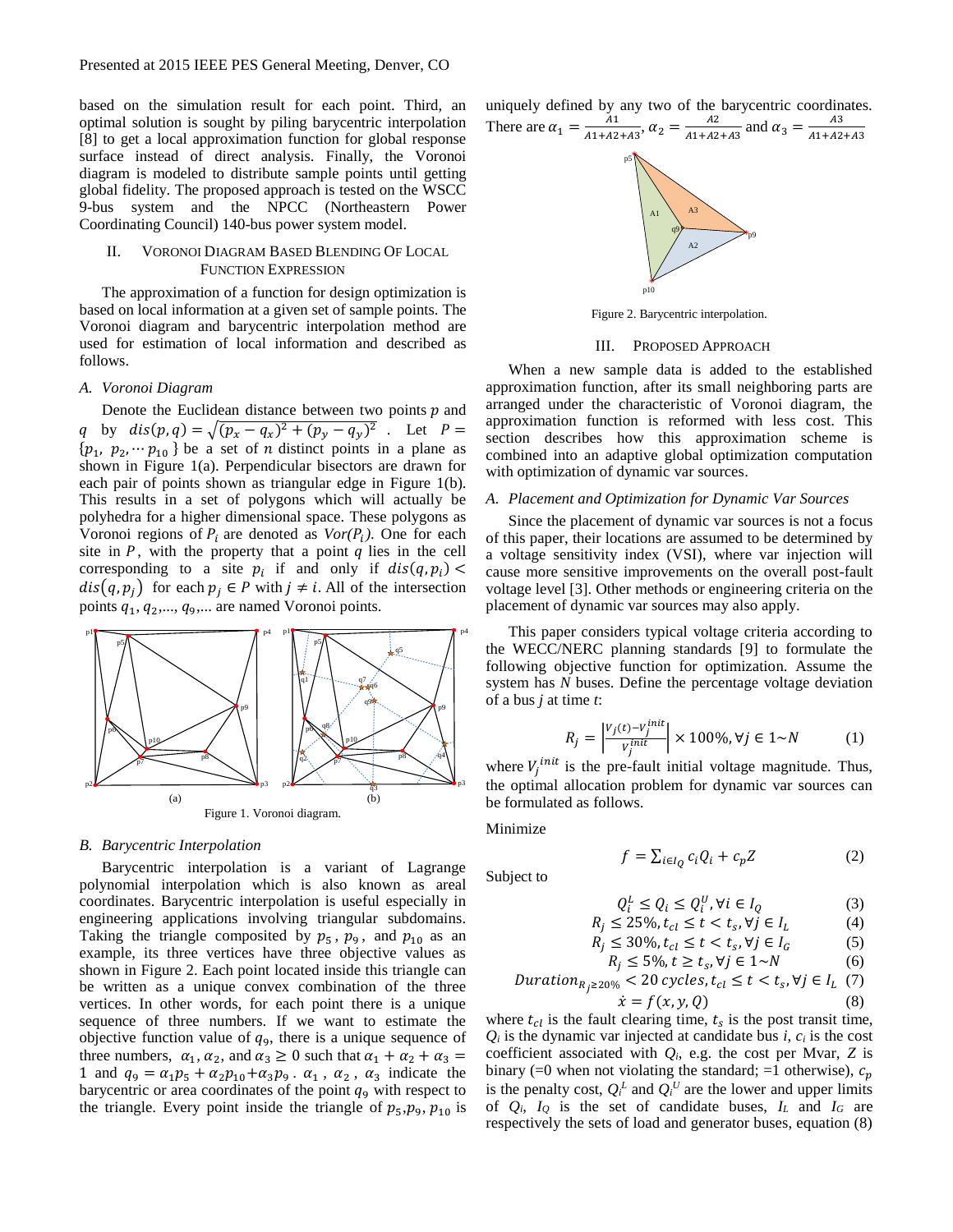represents the DAEs on power system dynamics, *x* and *y* are vectors of differential variables and algebraic variables, and  $Q$  is the vector of  $Q_i$ .

#### *B. Proposed Algorithm for Optimization*

The overall algorithm for tackling the area is configured into following steps:

- Step 1. Perform certain number of initial random sample points and evaluate cost functions at those points.
- Step 2. Establish or update the Voronoi diagram and estimate the objective function by barycentric interpolation for a neighborhood of each sample point.
- Step 3. Find a tentative solution by solving an approximated objective function.
- Step 4. If a solution has enough fidelity or if the cost exceeds the limit, terminate the overall procedure.
- Step 5. Determine new sample points, and do power system simulation.





Figure 3. Flow chart for implementing the proposed approach.

Figure 3 illustrates the implementation of the approach, which interfaces the Voronoi diagram (performed in MATLAB) with power system dynamics simulator PSS/E via Python. PSS/E solves the DAEs in (8) to simulate the postfault voltage responses for any given var injection strategy. The results are fed back to the Voronoi diagram to check voltage criteria and update the diagram. Induction motor loads and SVCs need to be modeled in PSS/E simulations.

## *C. Adding New Sample Points*

An *n*-dimensional space requires at least  $n+1$  points to establish a Voronoi diagram. To make the diagram have additional geometrical characteristics, more points should be utilized [10]. In this paper,  $2(n+1)$  initial sample points are randomly selected in the searching region together with its  $2<sup>n</sup>$  geometric vertices (i.e. the limits in all dimensions) to build the first Voronoi diagram approximating the entire region. Then, to improve global approximation fidelity, the following three new sample points should recursively be added at each

execution of Step 5. Since the proposed approach gradually adds new points to refine the Voronoi diagram, especially for the area surrounding the global optimum, the final result is not sensitive to the selection of the initial  $2(n+1)$  sample points, which are confirmed by our tests running the approach with different groups of initial sample points.

#### *1) New point 1 for optimization*

The triangle where the tentative optimal solution is obtained is considered as the most effective area. A new candidate sample point shown as  $p_n$  in Figure 4 is chosen based on the minimum objective function from the barycentric interpolation. Considering interpolation value will be changed by addition of other points, a new sample point is arranged as  $p_n^*$  which is randomly generated within the tentative solution triangle  $\Delta q_8 p_{10} q_3$  (polygonal pyramid in the higher dimensional) where  $p_n$  belongs.

*2) New point 2 for global fidelity.*



Figure 4. Addition of a new sampling point for the optimum.

For the global fidelity purpose, a region where existing sample points are depopulated must be effective. Under the terminology of Voronoi diagram, each Voronoi point is the farthest point from its surrounding sample points. A second new sample point is chosen based on the largest  $dis(p_i, q_i)$ and  $q_i$  is the candidate new second point. Taking Figure 4 as an example, since  $q_6$  is the farthest point to any surrounding  $p$  points, it will be the second new sample point if needed.

#### *3) New point 3 between points 1 and 2*

Adding new samples at the above two types of points, the densities of samples around the tentative optima and around the most depopulated one become quite different. In order to connect the parts of both areas, a third new sample point is chosen in the middle of the interconnection of the above two samples or around 3/4 between the above two samples.

## IV. CASE STUDIES

The proposed approach is tested on the WSCC 9-bus system and the NPCC 140-bus power system. Accurate dynamic models with loads and the dynamic var sources are important for credibly simulating the phenomena of FIDVR and dynamic var supporting. The CLODBL load model and CSVGN5 SVC model (see [11] for details) are applied here. In the case studies, we assume all  $c_i=1$ , i.e. all buses have identical costs for SVCs, all  $c_p = 100$  in 9-bus system and  $c_p =$ 1000 in NPCC system which will be larger than any single var upper limit, i.e. all buses have identical penalty for violating the voltage standard. In this case, the objective is actually to minimize the total amount of dynamic var supports to meet the voltage criteria.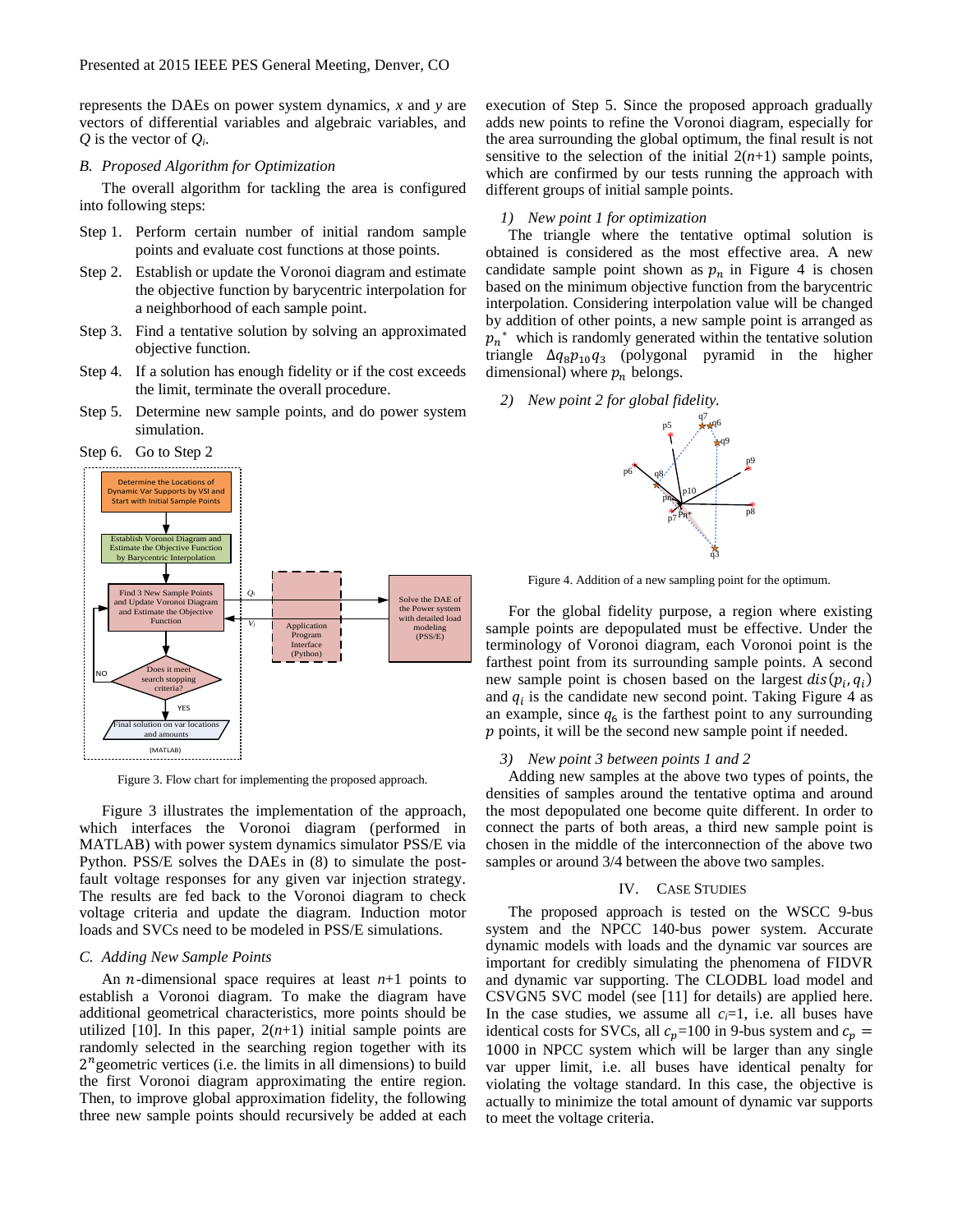# *A. 2-dimensional Searching Space for the 9-bus System*

The 9-bus system has 3 generators, 3 transformers, 3 loads, and 5 transmission lines, as shown in Figure 5. According to contingency analysis, a three-phase fault on bus 7, which is cleared by opening the line between buses 7 and 5 after 5 cycles, is identified as the most severe N-1 contingency. Buses 6 and 8 with highest VSI are selected as two candidate buses to install SVCs. Assume the sizes of the two SVCs are larger than 1 Mvar and the fidelity index is  $\varepsilon$ =1 Mvar.



Figure 5. The 9-bus system with the most severe N-1 contingency and two candidate buses for dynamic var supports.

Figure 6 shows how a contour map on the objective function is updated with new samples added and how the tentative optimal solution approaches to the actual global optimum. In Figure 6(a), a solution is gotten as  $f = 86 Mvar$ at  $(Q_6 = 85Mvar, Q_8 = 1Mvar)$ , under the initial approximation with ten sample points. The shapes of approximated functions are rather different from the true ones. In Figure 6(b), the solution is updated as  $f = 80$  Mvar at  $(Q_6 = 71Mvar, Q_8 = 7Mvar)$ , under the approximation with 13 sample points. The shapes of approximated functions are still different from the true ones, especially, in the bottom right zone. In Figure 6(c), the solution is moved to  $f =$ 69 *Mvar* at  $(Q_6 = 68Mvar, Q_8 = 1Mvar)$ . In Figures 6(d) and (e), the shapes of approximated function are further refined especially for the areas around the true optimum. The approximation improvement finally leads to a solution close enough to the true solution with  $f = 57 Mvar$  at  $(Q<sub>6</sub> =$ 56*Mvar*,  $Q_8 = 1Mvar$ ) in Figure 6(e) from  $f = 60 Mvar$  at  $(Q_6 = 58Mvar, Q_8 = 2Mvar)$  in Figure 6(d).

Figure 6 shows the history of the objective function and design variables over the number of function evaluation calls. This problem has a global optimum  $f = 57 Mvar$  at  $(Q_6 =$ 56*Mvar*,  $Q_8 = 1Mvar$ ) and the region of feasible solutions area is bounded by green color. Figure 7 shows the searching path of the tentative optimal as well as local optimal. The result is identical to the solution in [2] and [3].



Figure 7. Searching path of the tentative optimum for the 9-bus system.



Figure 6. Contour map of approximated function during cumulative global optimization.